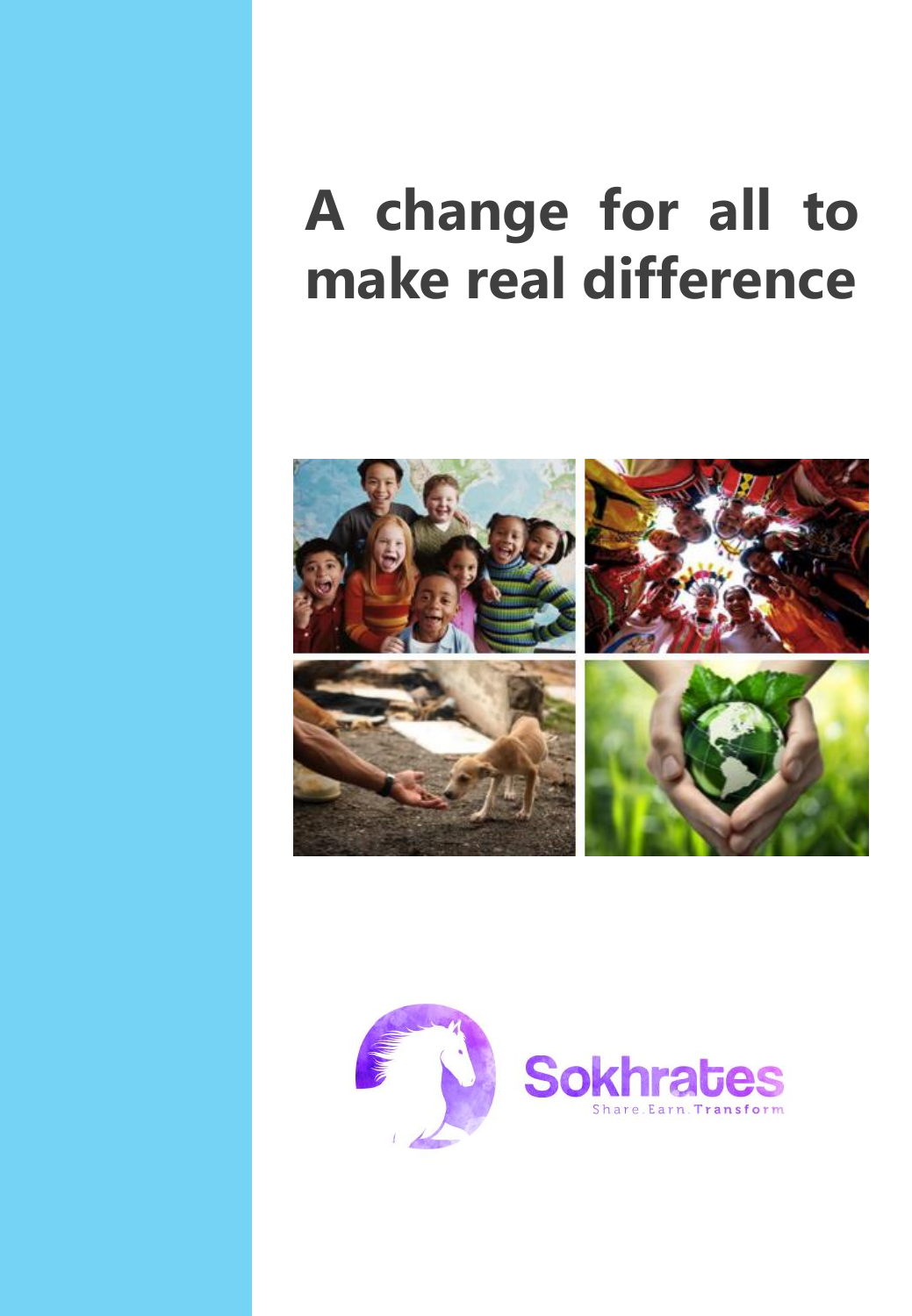# **How to help the planet by:**

- **Developing a web community as a sustainable source of philanthropic funding.**
- **Let the web community collect resources and have a powerful impact, by allowing its users to particular funding projects through advertising investments done by ethical corporates.**
- **Using the web community to promote the education among people and generate a new consciousness around the globe**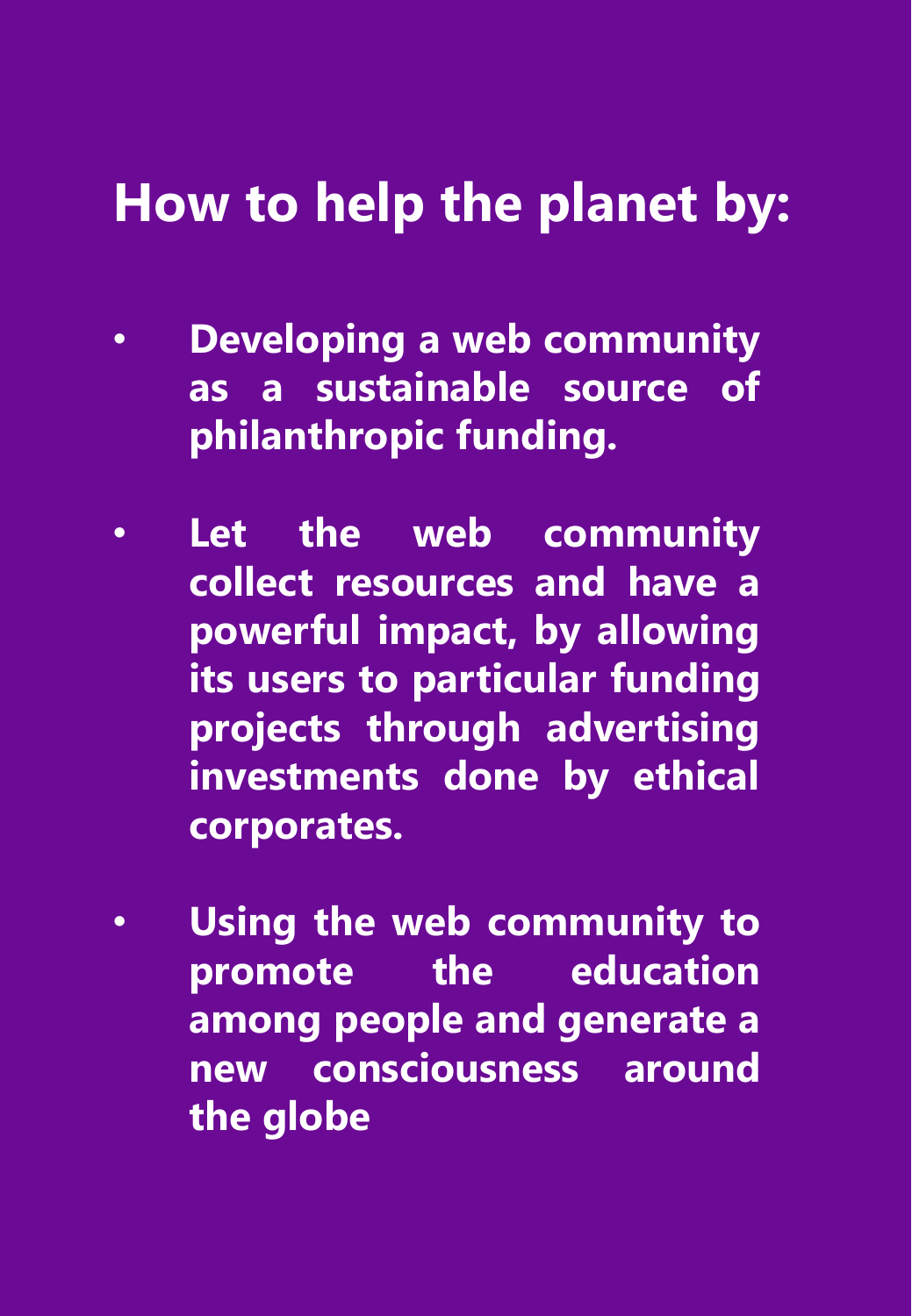

### **Our vision**

"Sokhrates has introduced a new concept of philanthropy resting on 3 pillars:

- It funds projects that have <sup>a</sup> demonstrated sustainable impact on the planet's most urgent needs, by empowering communities as the main actors behind change.
- It has created a social network which is a source of sustainable funding empowered by millions of people around the world.
- It has generated a new consciousness by promoting a sustainable way of living and concepts such as non-violence, solidarity and respect for all sentient beings.

Sokhrates has always remained independent and loyal to its goals."

## **This is where we are heading**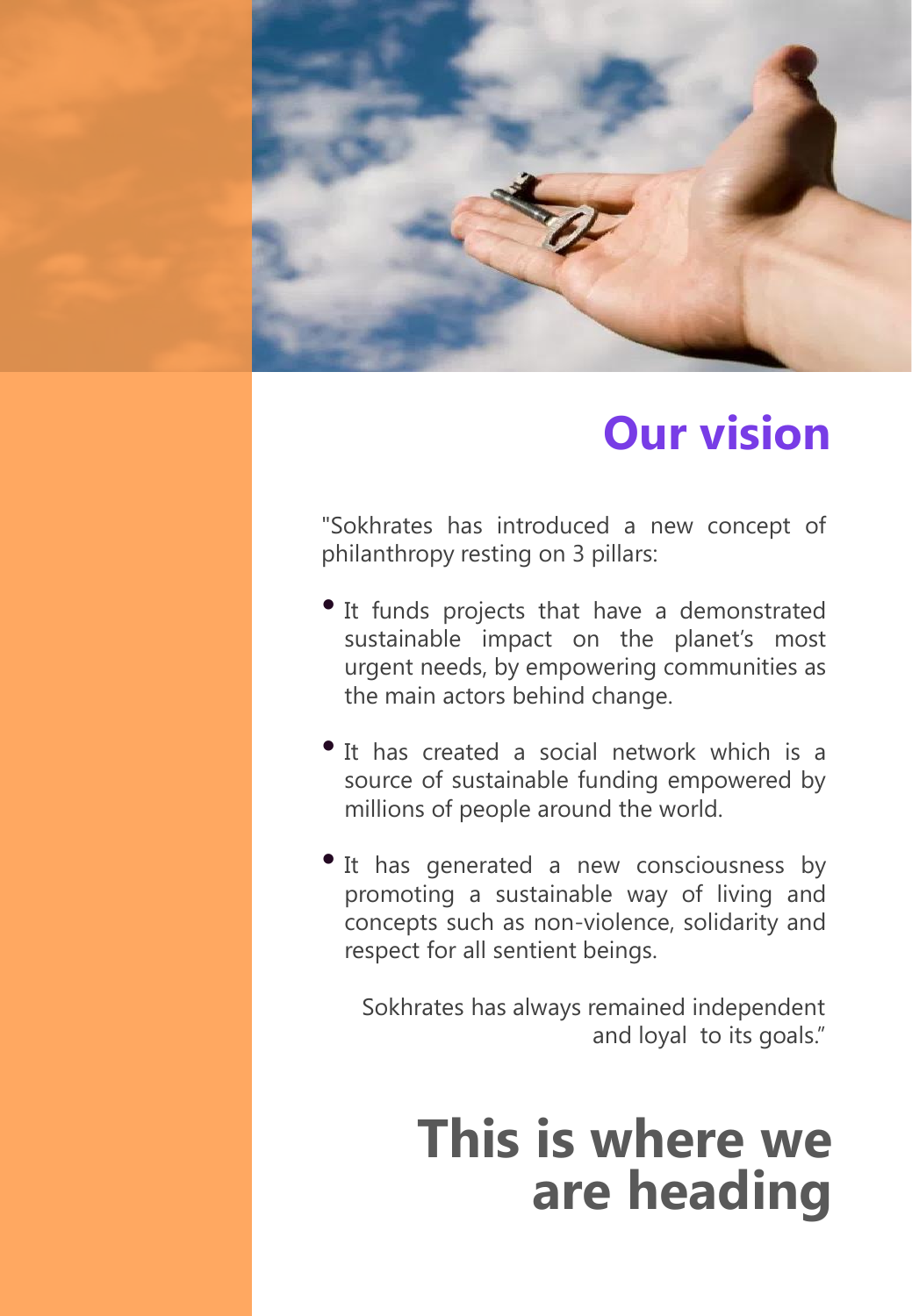

## **The Foundation**

**The Sokhrates Foundation** is currently being created in Italy from the already existing non-profit **Sokhrates Association**.

The **web community** developed by Sokhrates is a Benefit Corporation established in Italy and United States, which is 100% property of the Sokhrates Foundation and, eventually, of other partner foundations and/or other social purpose organizations (SPO's).

All the funds received from our donors (venture philanthropy organizations, foundations or social investors, etc.) will be invested, with the utmost transparency, to improve our web community and finance missions that require immediate action.

All profits derived from the web community itself, will be invested in funding projects and improving the platform in order to generate new funds.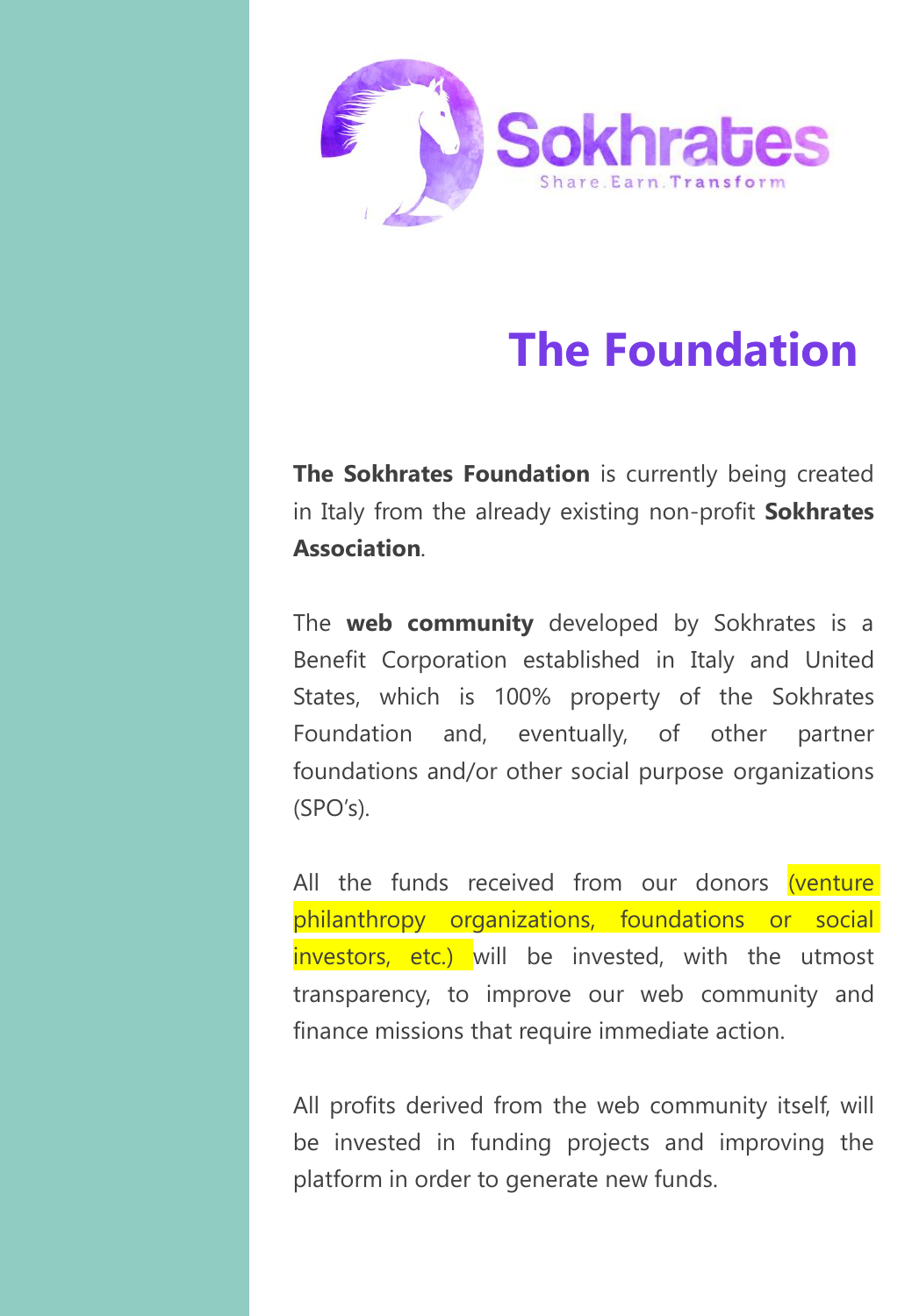### **Our Missions**

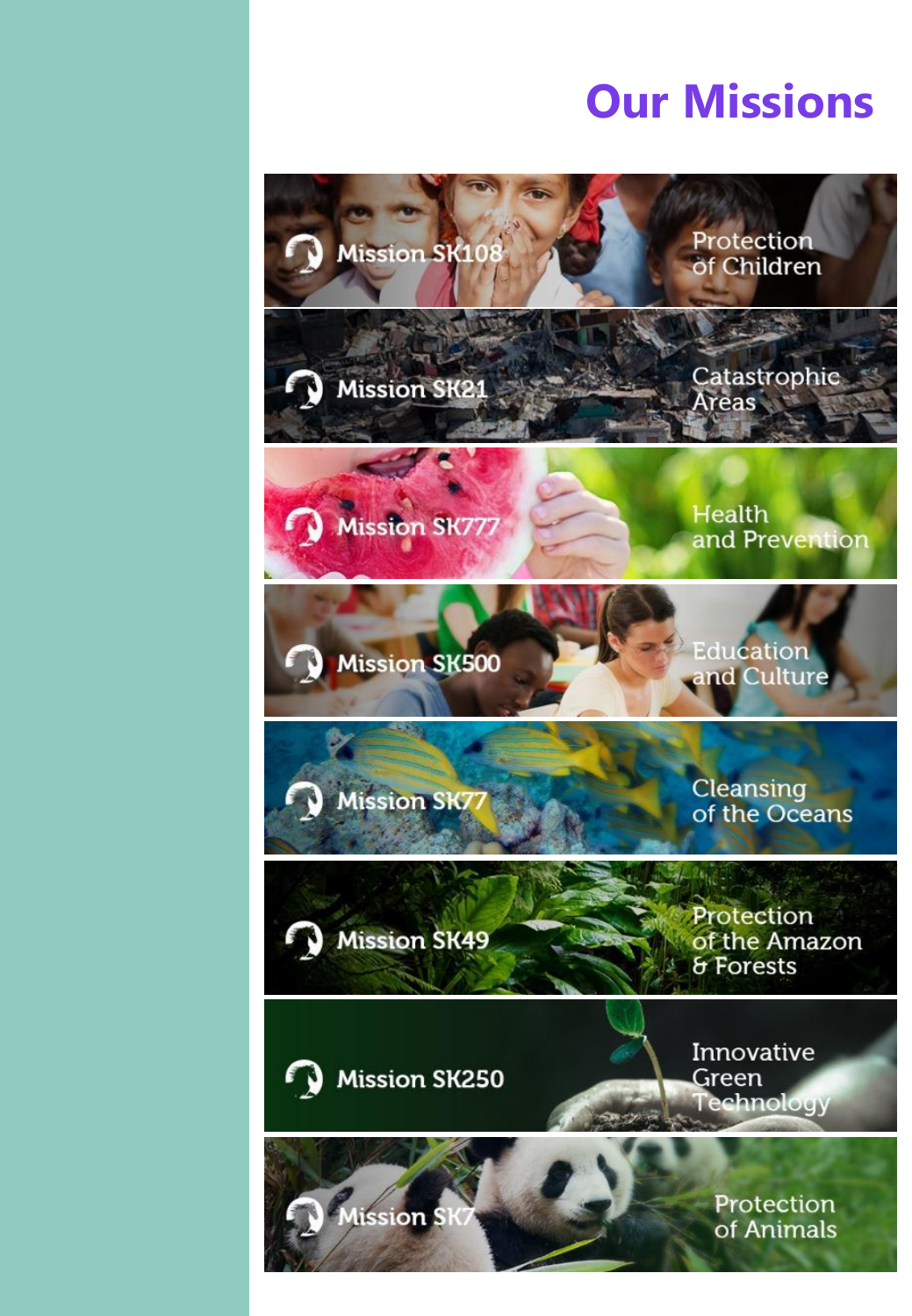

## **Sokhrates' Funding Principles**

**The projects we support must comply with the following principles:**

- **A Human Rights approach:** guarantee and promote human rights, specially the best interests of children and gender equity and contribute to society's values and the rights of future generations.
- **Good practices:** the use of methodologies that have generated positive changes in similar communities or contexts addressing the root and not only the symptoms of the problem.
- **Community Empowerment:** community will be engaged in the process as an active agent of change.
- **Sustainability:** how the project will be supported by other projects (initiatives, plans, interventions, public support) to endure over time.
- **UN's 17 Sustainable Goals:** The project must be in line with at least one of the UN's 17 Sustainable Goals.
- **Manage to measure impact.** The project should be managed in such way that its impact can be measured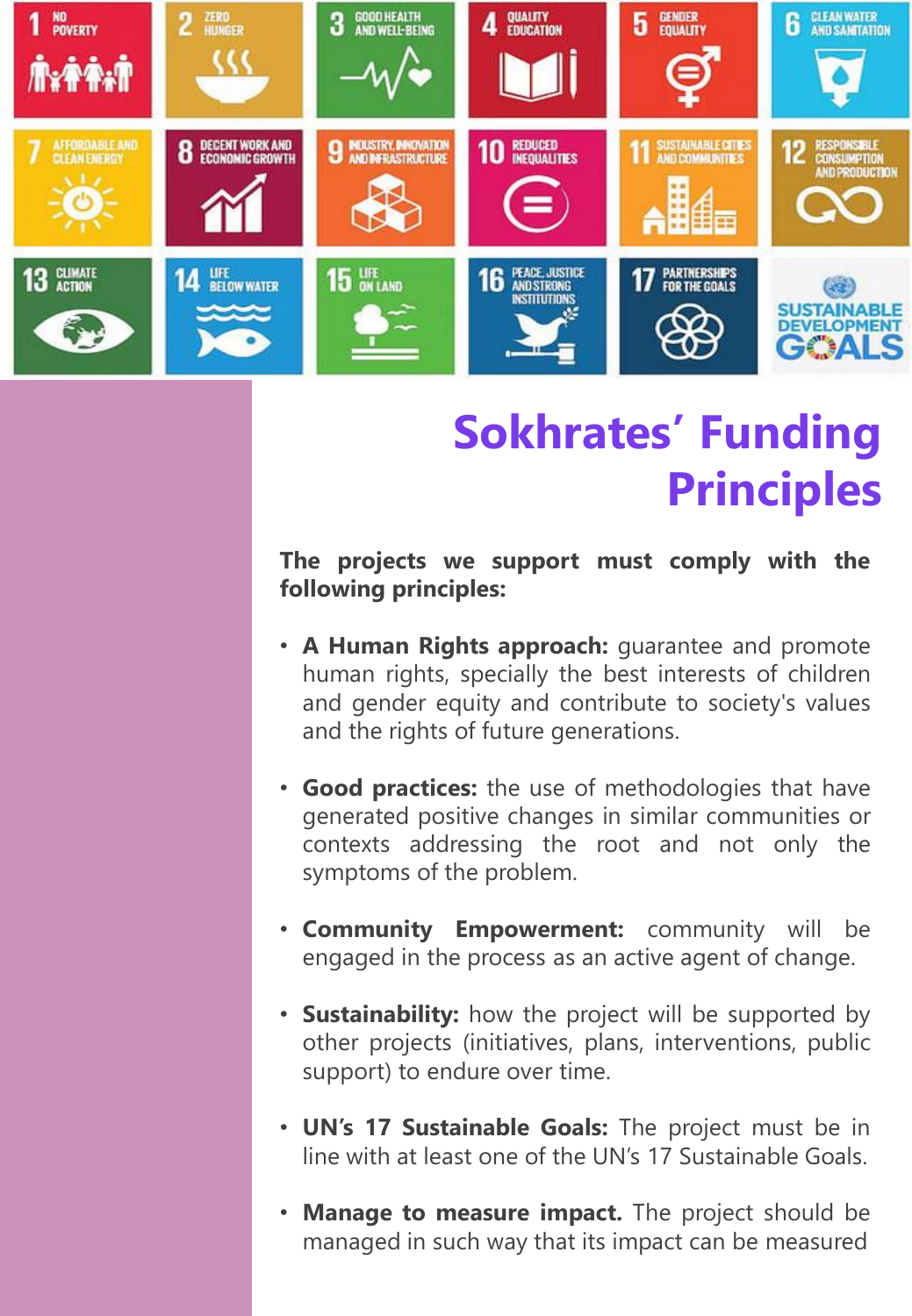

### **Some of our experts**



#### **Sara Oviedo Fierro**

Sociologist with over 36 years of experience gained in the promotion, at international level, of children's rights.

Former Vice-President of the UN Committee on the Protection of Children.



#### **Maneka Gandhi**

Minister of Women & Child Development (India) and Founder of People for Animals, largest animal protection & environmental organization in Asia



#### **Marta Esteban**

international project manager, Animal Guardians, Independent Council forthe Protection of Children's Rights (Consejo Independiente de Protección de la Infancia, CIPI, in Spanish)



#### **Amanda Pi Cunninghan**

oceanographer and environmentalist; founder of Fundación Consciencia,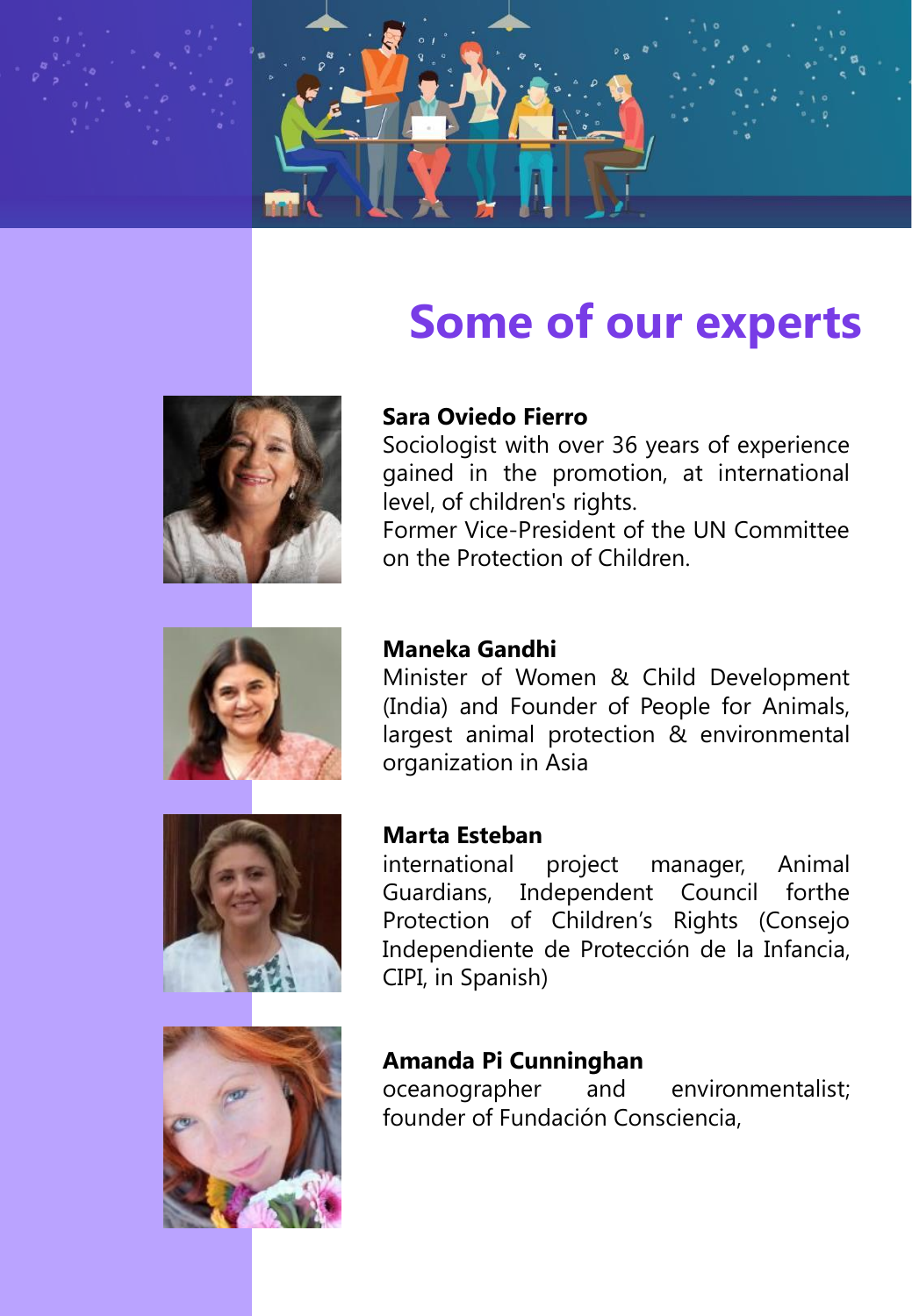

### **Sokhrates Added Value**

#### **Multiply your contribution and make it sustainable**

As soon as 5 million users have been reached, each \$ 100,000 donated today for the development of the Sokhrates web community will be able to generate \$ 200,000 of profits to invest in social projects.

When users will be 20 million, every \$ 100,000 donated today will produce profits of around \$ 700,000 each year to be invested in social projects.

#### **In this way, donors, the Sokhrates Foundation, and all users of the web community can really change the world**

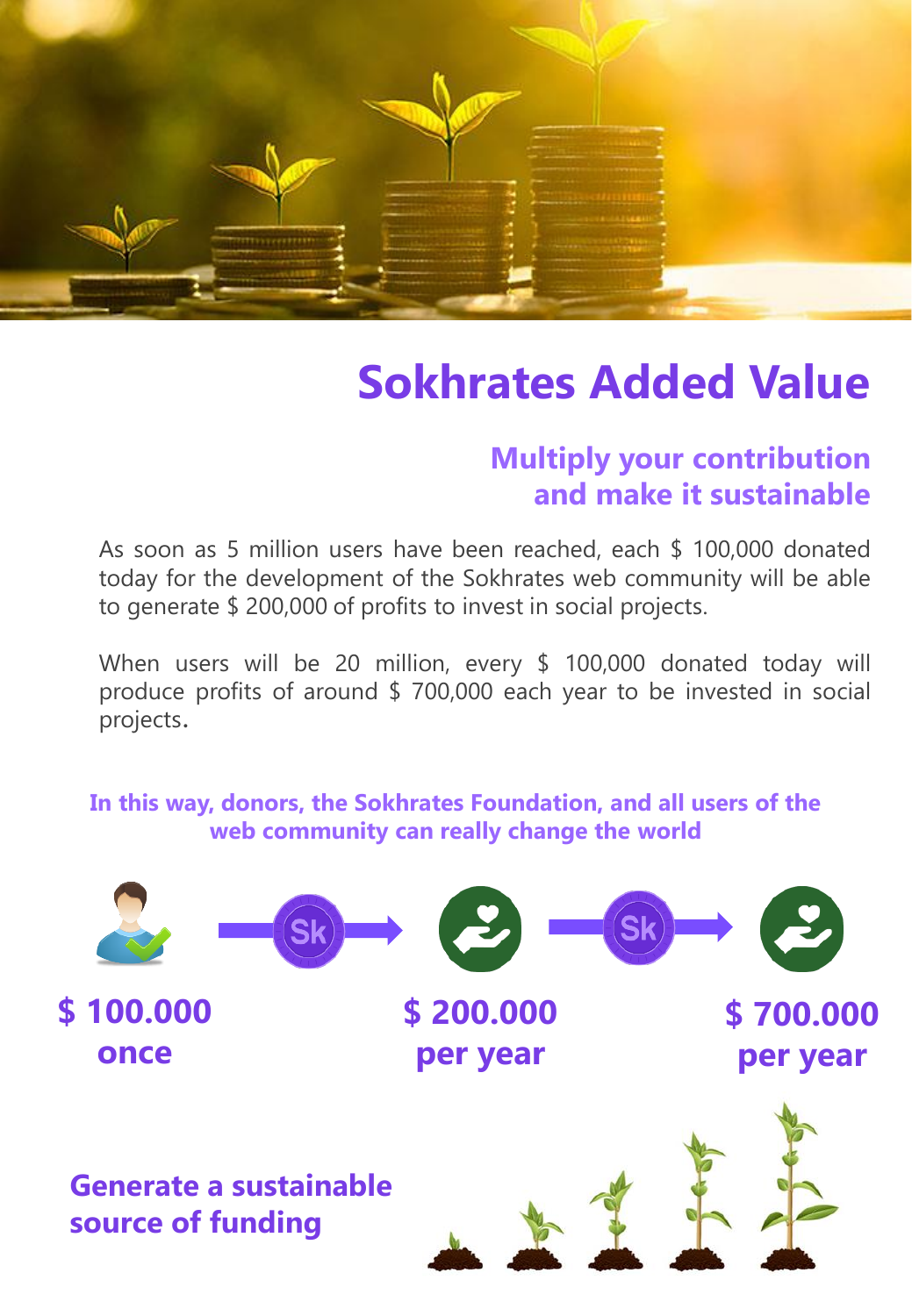

## Recognition to our donors

**We realize that none of this would be possible without the financial support of our donors, who enabled us to develop of the social network, and are supporting our projects.**

# Recognition to All Contributors

- Prompt, accurate documentation of the grant.
- **Newsletter**
- Digital impact report
- Acknowledgment on our corporate website
- Possibility of having their brand as **solidary sponsors** on our social network
- Possibility of having their brand or product placed as **advertising** on our social network (1,000€+).

Advertising is placed in the form of banners and can be segmented.

**We also thought of special awards for our major donors**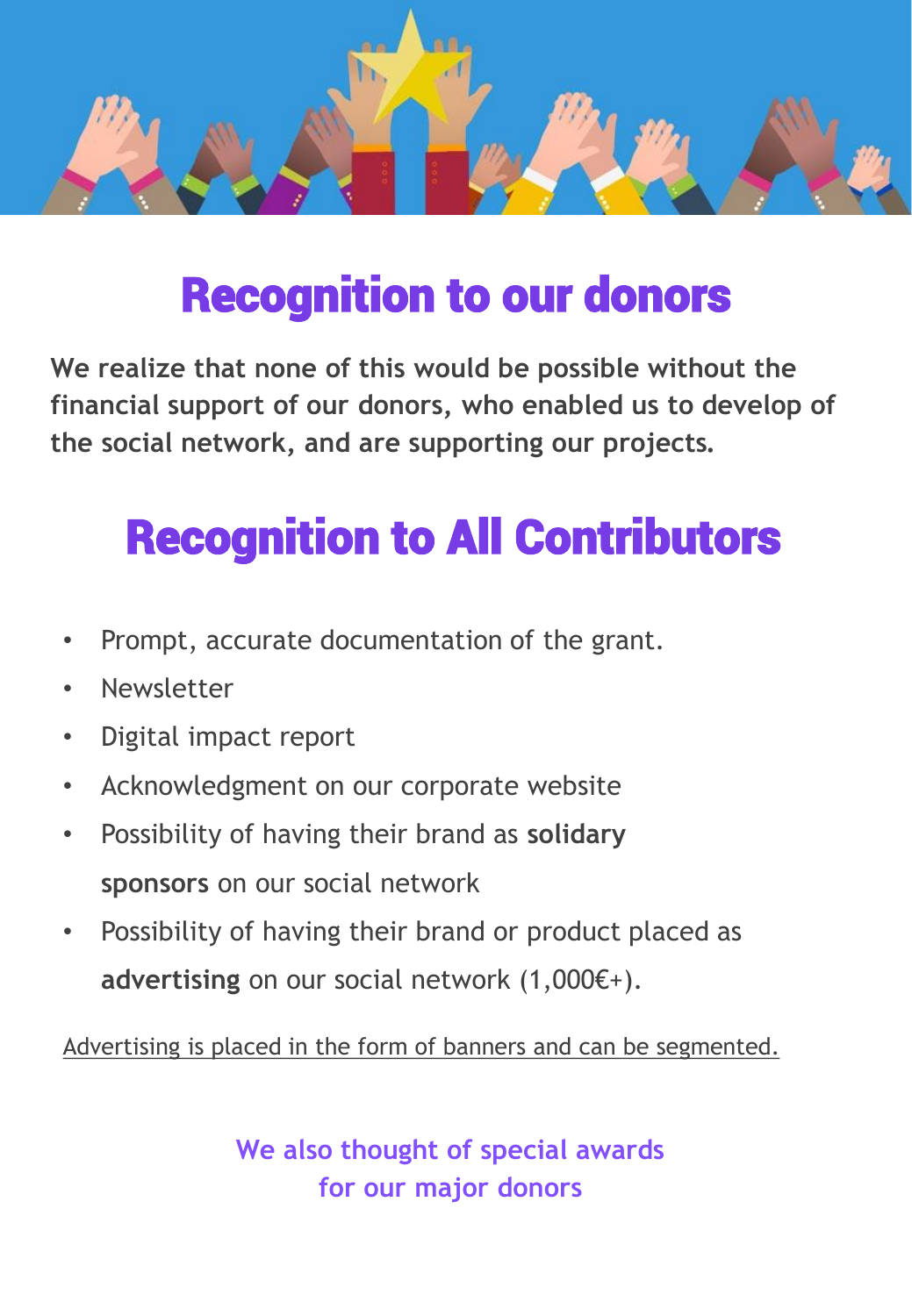

### **Recognition to Major Contributors**



#### **''Diamond'' Major Contributor** All the ''Platinum'' awards plus:

• **Naming possibilities on facilities**



- **"Platinum'' Major Contributor**
	- All the ''Gold'' awards plus:
- **Member of honour roll**



- **''Gold'' Major Contributor** All the ''Silver'' awards plus:
- **Personal visit to the different projects.**
- **Permanent, distinguished recognition on our Website**

#### **'Silver'' Major Contributor**

All the ''Bronze'' awards plus:

- **Acknowledgment on press releases, special mention website**
	- **Printed impact report.**
	- **Possibility of joining the Board of Trustees**



### **''Bronze'' Major Contributor**

Recognition to all contributors plus:

• **Acknowledgment on reports and mentioned in events, special seat on events**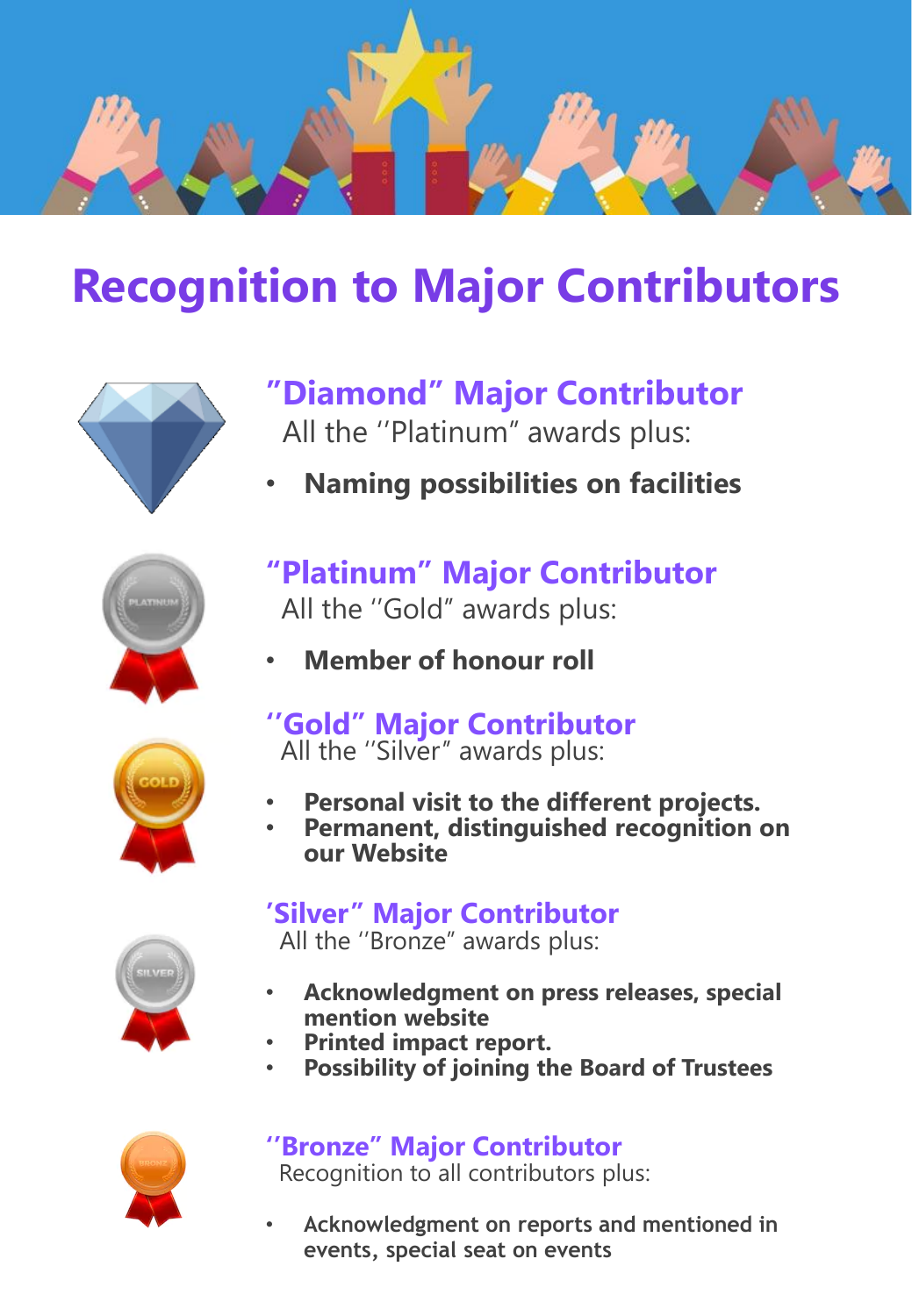



#### **Support the Sokhrates web community and its users will multiply your contribution.**

We need to make our web community known to gain new users. The more users, the more funds we can get through ethical advertising spaces, to invest in missions

The first ethically oriented web community can be built thanks to your contribution, in order to become a sustainable source of funding for projects that take care of our planet earth.